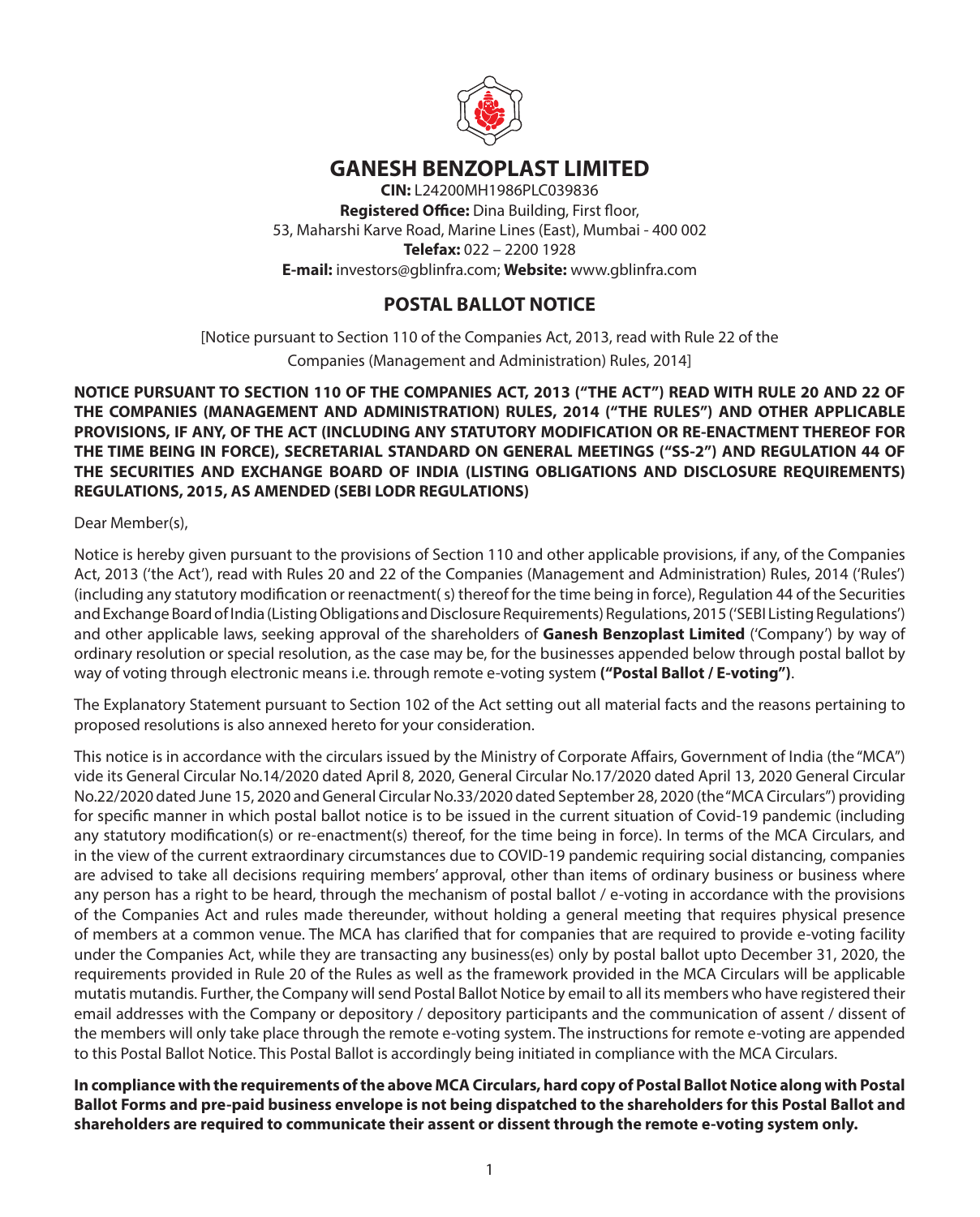You are requested to peruse the proposed resolutions along with the Explanatory Statement and thereafter accord your assent or dissent by means of remote e-voting facility provided by the Company.

Pursuant to Section 108 of the Act read with Rule 20 of the Rules and Regulation 44 of the SEBI Listing Regulations, the Company has engaged Central Depository Services (India) Limited ('CDSL') to provide e-voting facility to its Members. The e-voting facility is available at the link **www.evotingindia.com from 10.00 a.m. on Thursday, 8th October, 2020 and up to 5.00 p.m. on Friday, 6th November, 2020. E-voting module will be blocked by CDSL at 5.00 p.m. on Friday, 6th November, 2020** and voting shall not be allowed beyond the said date and time. Please refer the instructions for e-voting given after the proposed resolutions for the process and manner in which E-voting is to be carried out.

Pursuant to Rule 22(5) of the Rules, the Board has appointed **CS Vijay Kumar Mishra (Membership No. FCS 5023), Partner of VKM & Associates, Practicing Company Secretary)**, as the Scrutinizer for scrutinizing the Postal Ballot / E-voting process in a fair and transparent manner.

The Scrutinizer will submit his report to the Chairman of the Company ('the Chairman') or to any other person authorized by the Chairman after the completion of the scrutiny of E-voting data. The result of the Postal Ballot / E-voting shall be declared within 48 hours of end of E-voting and upon receipts of report of the Scrutinizer and communicated to BSE Limited, CDSL and shall also be displayed on the Company's website at **www.gblinfra.com**

The last date of the E-voting .i.e. **6th November, 2020** shall be the date on which the resolutions shall be deemed to have been passed, if approved by the requisite majority.

## **SPECIAL BUSINESS:**

## **1. ACQUISITION OF 1,50,72,600 EQUITY SHARES OF STOLT RAIL LOGISTIC SYSTEMS LIMITED**

To consider and if thought fit to pass, with or without modification(s), the following resolution as a **Special Resolution:**

"**RESOLVED THAT** pursuant to the provisions of Section 186 and Section 188(1) of the Companies Act, 2013, read with the relevant rules and regulations other applicable provisions, if any (including any statutory modifications(s) or re-enactment thereof, for the time being in force), and subject to the provisions of the Securities and Exchange Board of India (Listing Obligations and Disclosure Requirements) Regulations, 2015 as amended up to date ("SEBI (LODR) Regulations") and subject to other applicable rules, regulations and guidelines of Securities and Exchange Board of India ("SEBI") and/ or the stock exchanges where the shares of the Company are listed and enabling provisions of the memorandum and articles of association of the Company and subject to requisite approvals, consents, permissions and/ or sanctions of regulatory and other appropriate authorities, as may be required and subject to such conditions as may be prescribed by any of them while granting any such approvals, consents, permissions, and/ or sanctions and which may be agreed to, by the board of directors of the Company ("Board", which term shall be deemed to include any committee constituted by the Board to exercise its powers including the powers conferred hereunder or any person authorised by the Board or its committee for such purpose) and subject to any other alterations, modifications, corrections, changes and variations that may be decided by the Board in its absolute discretion, the consent of the members of the Company is given, to acquire 1,50,72,600 equity shares of Rs. 10/- each of Stolt Rail Logistic Systems Limited (Stolt) at a price of Rs. 43.50p (Rupees Forty-Three and Fifty Paise only) per share aggregating to Rs. 65,56,58,100/- (Rupees Sixty-Five Crores Fifty-Six Lacs Fifty-Eight Thousand One Hundred only) ("the Consideration"). The Consideration shall be discharged by issuing 1,05,75,128 equity shares of Re 1/- each at a price of Rs. 62/- (Rupees Sixty-Two only) per equity share including a premium of Rs. 61/- (Rupees Sixty-One only) aggregating to Rs. 65,56,57,936/-, (Rupees Sixty-Five Crores Fifty-Six Lacs Fifty-Seven Thousand Nine Hundred Thirty-Six Only) of the Company on private placement basis".

"**RESOLVED FURTHER THAT** any of the Director of the Company be and are hereby severally authorised to do all such acts, deeds, matters and things as may be necessary proper or desirable including authority for filing forms with Registrar of Companies and to settle any questions, difficulty, doubt that may arise in this regard and further to sign and execute documents, forms, applications and writings as may be necessary, proper, desirable or expedite to give effect to this resolution".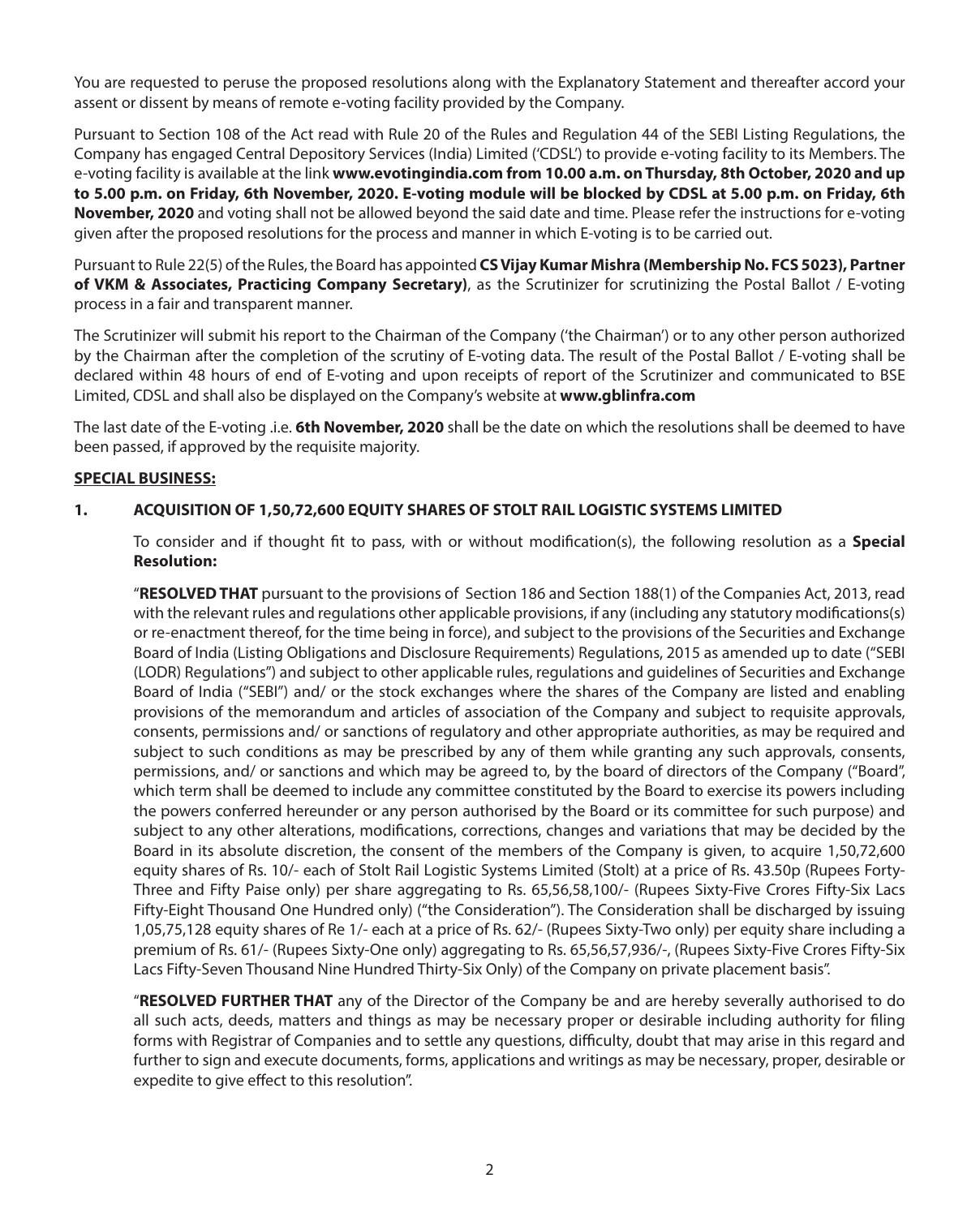#### **2. Issue of Equity Shares on Preferential Allotment/Private Placement Basis**

To consider and if thought fit to pass, with or without modification(s), the following resolution as a **Special Resolution:**

"**RESOLVED THAT** pursuant to the provisions of Section 42 and Section 62(1)(c) of the Companies Act, 2013, read with the Companies (Prospectus and Allotment of Securities) Rules, 2014 and other applicable provisions, if any (including any statutory modifications(s) or re-enactment thereof, for the time being in force), and subject to the provisions of the Securities and Exchange Board of India (Issue of Capital and Disclosure Requirements) Regulations, 2018 ("SEBI (ICDR) Regulations"), Securities and Exchange Board of India (Listing Obligations and Disclosure Requirements) Regulations, 2015 as amended up to date ("SEBI (LODR) Regulations") and subject to other applicable rules, regulations and guidelines of Securities and Exchange Board of India ("SEBI") and/ or the stock exchange where the shares of the Company are listed and enabling provisions of the memorandum and articles of association of the Company and subject to requisite approvals, consents, permissions and/ or sanctions of regulatory and other appropriate authorities, as may be required and subject to such conditions as may be prescribed by any of them while granting any such approvals, consents, permissions, and/ or sanctions and which may be agreed to, by the board of directors of the Company ("Board", which term shall be deemed to include any committee constituted by the Board to exercise its powers including the powers conferred hereunder or any person authorised by the Board or its committee for such purpose) and subject to any other alterations, modifications, corrections, changes and variations that may be decided by the Board in its absolute discretion, the consent of the members of the Company be and is hereby accorded to the Board, to create, offer, issue and allot, 1,05,75,128 equity shares of face value of Re. 1/- (Rupee One only) (hereinafter referred as the "Equity Shares") at a price of Rs. 62/- (Rupees Sixty-Two only) per equity share including a premium of Rs. 61/- (Rupees Sixty-One only), aggregating to Rs. 65,56,57,936/-, (Rupees Sixty-Five Crores Fifty-Six Lacs Fifty-Seven Thousand Nine Hundred Thirty-Six Only) which is not less than the price determined in accordance with Chapter V of the SEBI (ICDR) Regulations, in lieu of acquisition of 1,50,72,600 Equity shares of Rs. 10/- each of Stolt Rail Logistic Systems Limited at a price of Rs. 43.50p per equity shares, for an aggregate amount up to Rs. 65,56,58,100/- (Rupees Sixty-Five Crores Fifty-Six Lacs Fifty-Eight Thousand One Hundred only) on private placement basis to following persons,('Preferential Allotment'),

| <b>S. No.</b>  | <b>Name and Address of Proposed Allottees</b>              | <b>No. of Equity shares</b> | <b>PAN</b>          |
|----------------|------------------------------------------------------------|-----------------------------|---------------------|
|                | Stolt-Nielsen Singapore Pte Ltd.*                          | 61,11,048                   | AAZCS1480N          |
|                | 460, Alexandra Road, #10-01PSA Building, Singapore-119 963 |                             |                     |
| $\mathcal{P}$  | <b>Tarang Advisory Private Limited</b>                     | 8,33,516                    | AACCT4021B          |
|                | 19, Nirmal Building, Nariman Point, Mumbai - 400 021       |                             |                     |
| 3              | Sushila Pilani                                             | 16,39,950                   | AAYPP4043Q          |
|                | Shanti Sadan, 2nd Floor, 10, J B Nagar, Andheri (E),       |                             |                     |
|                | Mumbai-400 059                                             |                             |                     |
| 4              | <b>Poonam Pilani</b>                                       | 9,21,007                    | AQMPP5199B          |
|                | Shanti Sadan, 2nd Floor, 10, J B Nagar, Andheri (E),       |                             |                     |
|                | Mumbai-400 059                                             |                             |                     |
| $5^{\circ}$    | <b>Rishi Pilani</b>                                        | 7,17,399                    | AGCPP2174J          |
|                | Shanti Sadan, 2nd Floor, 10, J B Nagar, Andheri (E),       |                             |                     |
|                | Mumbai-400 059                                             |                             |                     |
| 6              | <b>Anish Modi</b>                                          |                             | 3,50,806 AAZPM7200M |
|                | Flat No 314, 14th Floor, Shalaka, M K Road, Mumbai-400 021 |                             |                     |
| $\overline{7}$ | <b>Rhea Rishi Pilani</b>                                   | 701                         | FOMPP6969G          |
|                | Shanti Sadan, 2nd Floor, 10, J B Nagar, Andheri (E),       |                             |                     |
|                | Mumbai-400 059                                             |                             |                     |
| 8              | Vedansh Rishi Pilani                                       | 701                         | FOMPP6971J          |
|                | Shanti Sadan, 2nd Floor, 10, J B Nagar, Andheri (E),       |                             |                     |
|                | Mumbai-400 059                                             |                             |                     |
|                | <b>TOTAL</b>                                               | 1,05,75,128                 |                     |

\*Subject to dematerialization of Stolt Rail Logistic Systems Limited shares held by Stolt-Neilson Singapore Pte Limited on or before the passing of Postal Ballot Resolution of Ganesh Benzoplast Limited.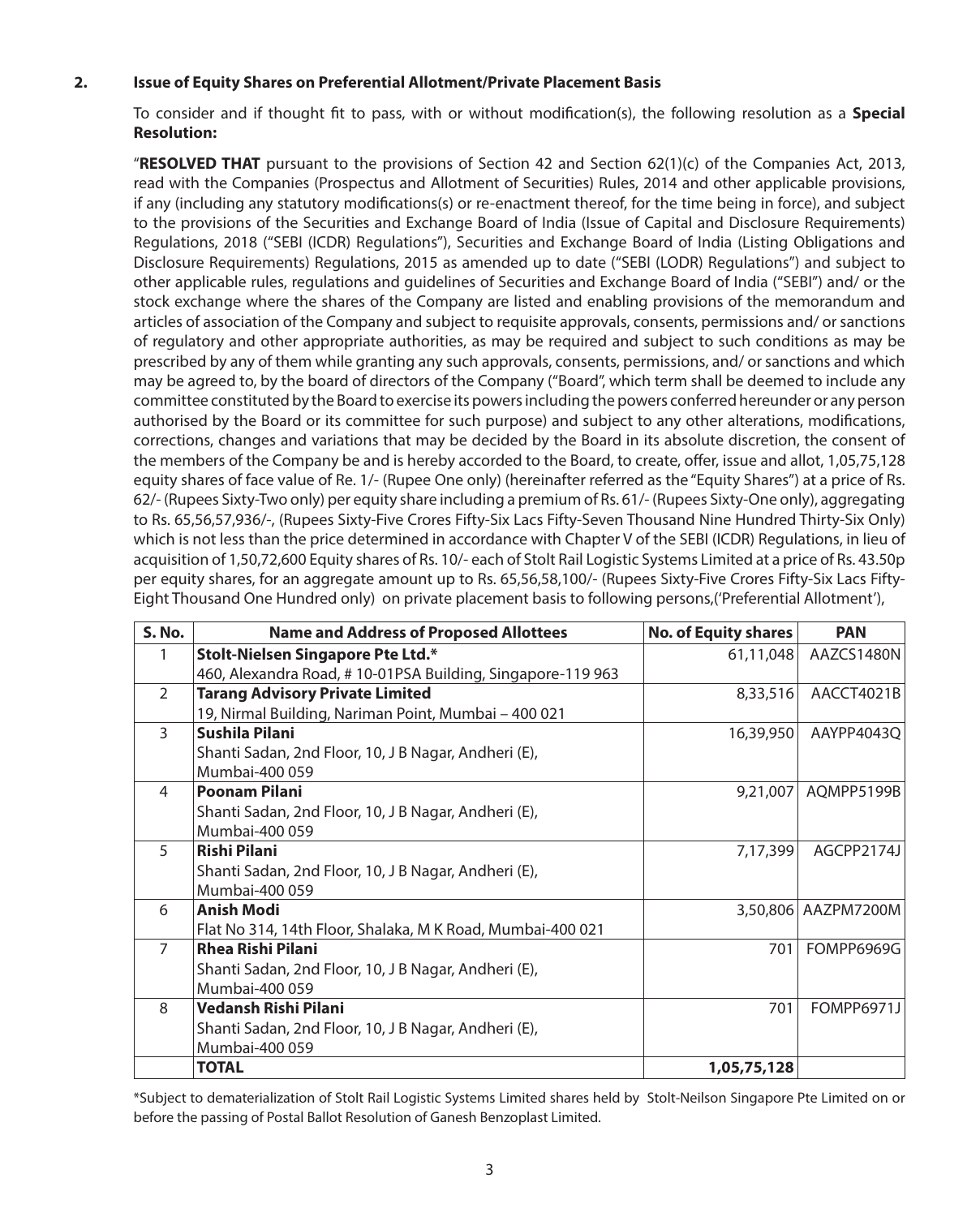"**RESOLVED FURTHER THAT** the Relevant Date for determining the Price for the purpose of the Preferential Allotment of Equity Shares in accordance with the Chapter V of SEBI (ICDR) Regulations shall be Wednesday, 7th October, 2020 i.e. the date 30 days prior to the date on which the shareholders' resolution is deemed to be passed i.e. Friday, 6th November, 2020, the last date of remote electronic voting."

"**RESOLVED FURTHER THAT** the aforesaid issue and allotment of the Equity Shares shall be made on the following terms and conditions:-

- i. The Equity Shares to be issued and allotted pursuant to the Preferential Allotment shall be in dematerialized form, fully paid-up and shall rank pari passu in all respects including as to dividend, with the existing fully paid-up Equity Shares of the Company.
- ii. Subject to the provisions of Regulation 170 of the ICDR Regulations, the Equity Shares shall be allotted by the Company to the Investor within a period of 15 days from the date of passing of the shareholders' resolution, provided that where the allotment of Equity Shares is subject to receipt of any approval from any regulatory authority, the allotment shall be completed within a period of 15 days from the date of receipt of last of such approvals or such other time as may be prescribed or permitted by the SEBI, Stock Exchange or other relevant authorities.
- iii. Equity Shares to be issued and allotted shall be subject to lock in as provided under Regulation 167 of the SEBI (ICDR) Regulations.
- iv. The Equity Shares to be issued and allotted pursuant to this resolution shall be subject to the provisions of the Memorandum of Association and Articles of Association of the Company and shall be listed on the Stock Exchange on which the existing Equity Shares of the Company are listed, subject to receipt of necessary regulatory permissions and approvals as the case may be"

"**RESOLVED FURTHER THAT** pursuant to the provisions of the Companies Act, 2013, the names of the Subscribers be recorded for the issue of invitation to subscribe to the Equity Shares and a private placement offer letter in Form No. PAS-4 together with an application form be issued to the Subscribers inviting the Subscribers to subscribe to the Equity Shares, as per the draft tabled at the Meeting and duly initialed by the Chairman for the purpose of identification and consent of the Company is hereby accorded to the issuance of the same to the Subscribers inviting the Subscribers to subscribe to the Equity Shares."

"**RESOLVED FURTHER THAT** for the purpose of giving effect to the above, the Board be and is hereby authorized to do all such acts, deeds, matters and things as it may in its absolute discretion deemed necessary, desirable and expedient for such purpose, including without limitation, issuing clarification on the offer, issue and allotment of the equity shares and listing of equity shares at the Stock Exchanges as per the terms and conditions of SEBI (LODR) Regulations and other applicable Guidelines, Rules and Regulations, to execute the necessary documents and enter into contracts, arrangements, agreements, documents (including appointment of agencies, intermediaries and advisor for the Preferential Issue), resolving all questions and doubt that may arise with respect to the offer, issued and allotment of equity shares, and to authorize all such person as may be deemed necessary, in connection therewith and incidental thereto as the Board in its absolute discretion shall deem fit without being required to seek any fresh approval of the Shareholders of the Company and that the decision of the Board shall be final and conclusive;"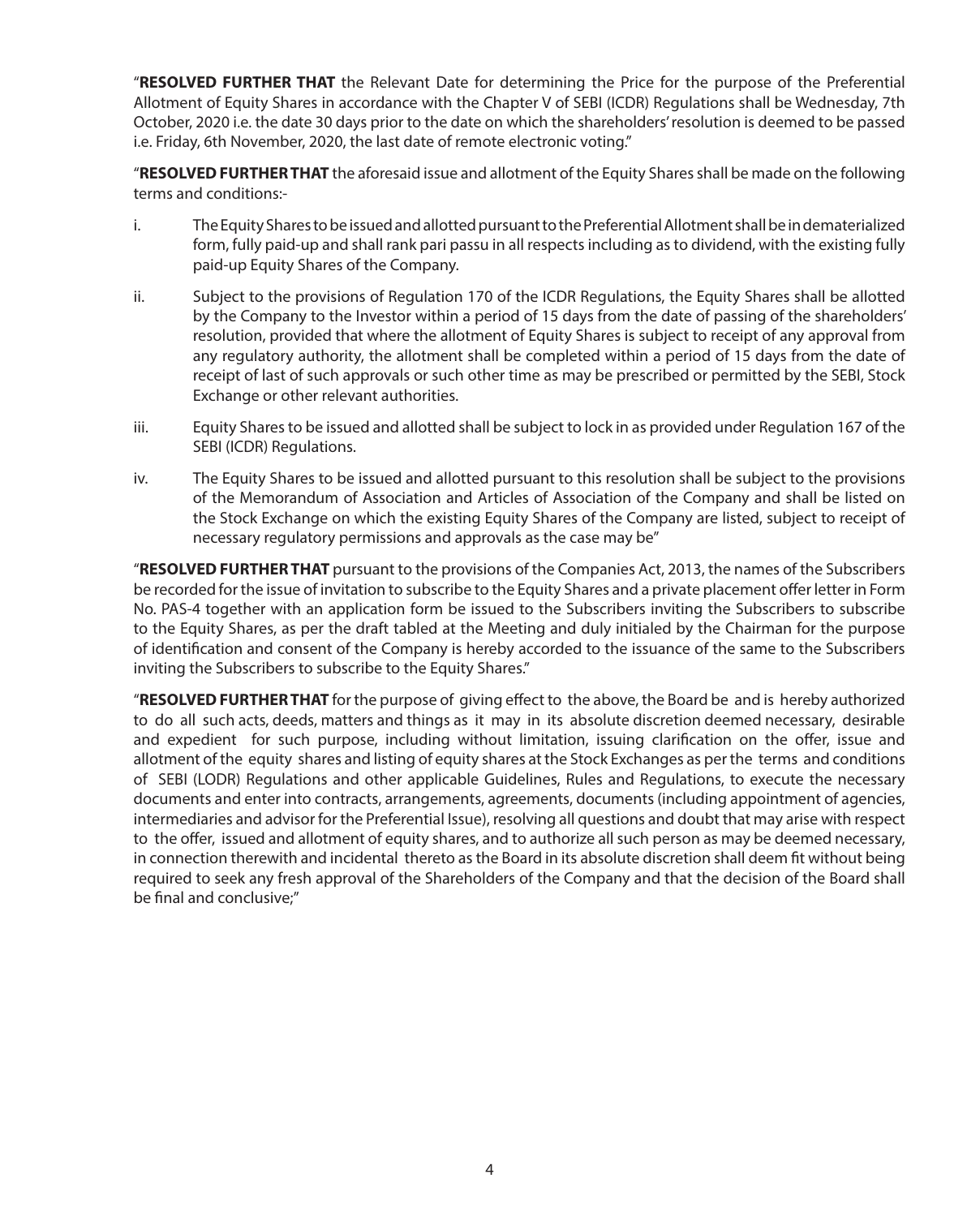"**RESOLVED FURTHER THAT** the Board be and is hereby authorized to delegate all or any of the power herein conferred, to any committee or to one or more Directors or executive of the Company including making necessary filings with the Stock Exchange and Regulatory Authorities and execution of any documents on behalf of the Company and to represent the Company before any governmental authorities and to appoint Consultants, Professional Advisors and Legal Advisors to give effect to the aforesaid resolution;"

"**RESOLVED FURTHER THAT** all actions taken by the Board in connection with any matter(s) referred to or contemplated in any of the foregoing resolution be and are hereby approved, ratified and confirmed in all respects."

#### **By Order of the Board of Directors**

**Ekta Dhanda Company Secretary**

**7th October, 2020 (ACS: 18796) Regd. Office:** Dina Building, First Floor, 53 Maharshi Karve Road, Marine Lines (East), Mumbai - 400 002 **CIN: L24200MH1986PLC039836 Website: www.gblinfra.com**

#### **NOTES:**

- 1. The Explanatory Statement pursuant to Section 102(1) of the Companies Act, 2013 read together with Rule 22 of the Companies (Management and Administration) Rules, 2014 setting out material facts in respect of the aforesaid resolution is annexed hereto.
- 2. The Postal Ballot Notice is being published/displayed for all the Members, whose names appear in the Register of Members/ List of Beneficial Owners as received from Depositories i.e. National Securities Depository Limited **("NSDL")** /Central Depository Services (India) Limited **("CDSL")** as on Thursday, 1st October, 2020 and is also being sent to the Members who already have their e-mail IDs registered with the Company/Depositories, in accordance with the provisions of the Companies Act, 2013, read with Rules made thereunder and Ministry of Corporate Affairs, Government of India's General Circular No. 17/2020 dated April 13, 2020 , the General Circular No. 22/2020 dated June 15, 2020 and the General Circular No. 33/2020 dated September 28, 2020. A person who is not a Member as on **Thursday, 1st October, 2020, (Cut-off Date)** should treat this Postal Ballot Notice for information purposes only. A copy of this Postal Ballot Notice also be available on the Company's website **www.gblinfra.com**, website of the Stock Exchange i.e. BSE Limited at **www.bseindia.com** and is also available on the website of CDSL (agency for providing the Remote e-Voting facility) i.e. **www.evotingindia.com**.
- 3. In terms of Sections 108, 110 and other applicable provisions of the Companies Act, 2013, as amended, read together with the Rules, MCA Circulars and in compliance with Regulation 44 of the Securities and Exchange Board of India (Listing Obligations and Disclosure Requirements) Regulations, 2015 as amended from time to time, the Company is pleased to offer remote e-voting facility to all the Members of the Company. For this purpose, the Company has entered into an agreement with Central Depository Services (India) Limited (CDSL) for facilitating voting through electronic means, as the authorised agency. Instructions for remote e-voting are provided herein below at point no. 10(A). Members whose email ids are not registered with the Company/RTA/Depositories, for obtaining Postal Ballot Notice and login credentials for remote e-voting for the resolutions are requested to refer the instructions provided at point no. 10(B).
- 4. Due to non-availability of postal and courier services, on account of threat posed by COVID-19 pandemic situation, the Company will send this Postal Ballot Notice in electronic form only. The hard copy of this Postal Ballot Notice along with Postal Ballot forms and pre-paid business envelope will not be sent to the Members for the Postal Ballot in accordance with the requirements specified under the MCA Circulars. Accordingly, the communication of the assent or dissent of the Members would take place through the remote e-voting system only.
- 5. A member cannot exercise his vote by proxy on Postal Ballot.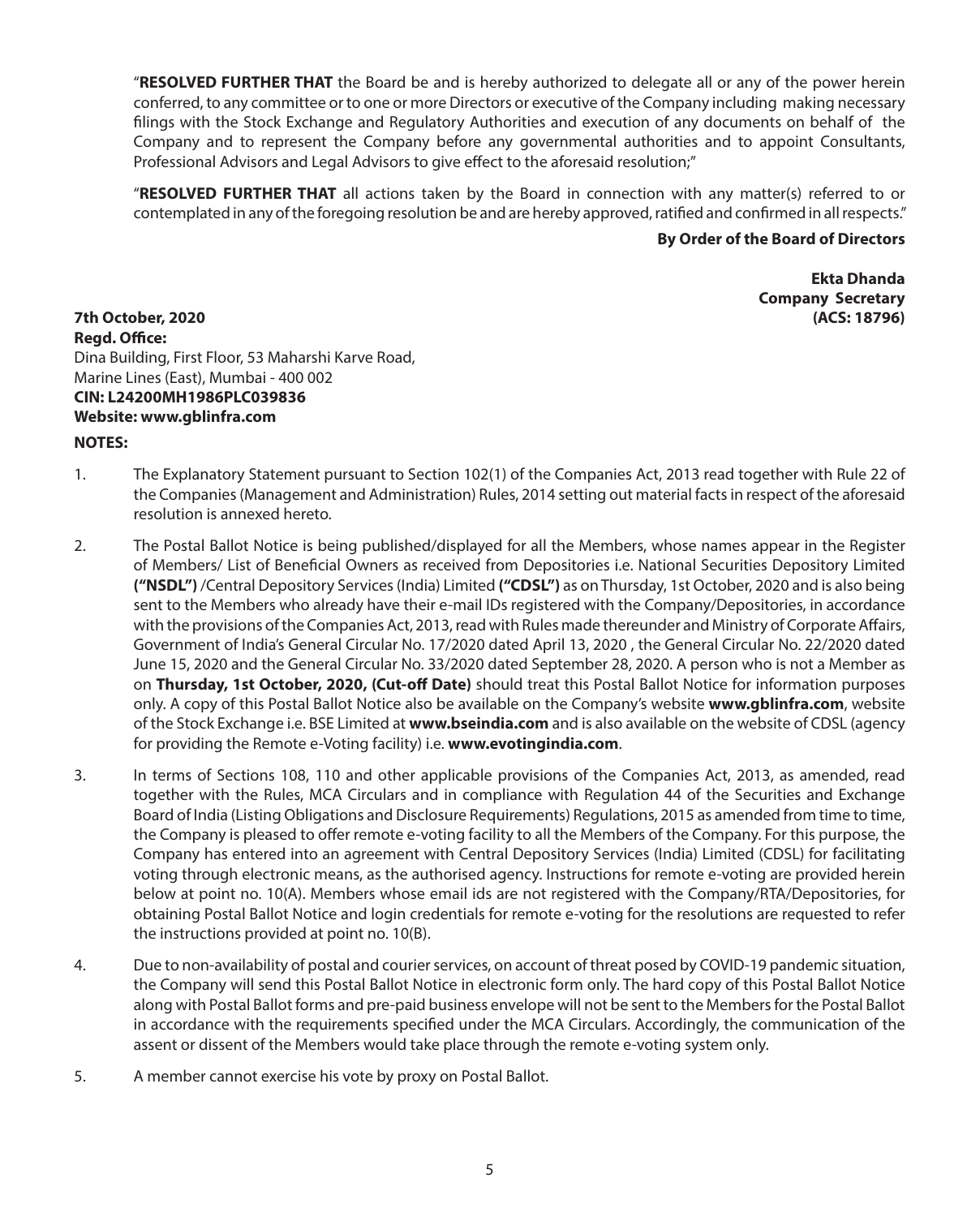- 6. Members holding shares in dematerialized mode are requested to register/update their email addresses with the relevant Depository Participants. Members holding shares in physical mode and who have not registered/updated their email addresses with the Company/RTA are requested to register/update their email addresses by writing to Company's Registrar and Share Transfer Agent, i.e **Big share Services Private Ltd., ("Big share") 1st Floor, Bharat Tin Works Building, Opp. Vasant Oasis Makwana Road Marol, Andheri East Mumbai 400 059, Tel: 022 6263 8200 Fax : 022 6263 8299, E-mail: info@bigshareonline.com** along with the copy of the signed request letter mentioning the name, Folio No., E-mail address and Mobile No. along with self-attested copy of the PAN Card.
- 7. The Securities and Exchange Board of India ("SEBI") has mandated the submission of Permanent Account Number (PAN) by every participant in securities market. Members holding shares in electronic form are, therefore, requested to submit the PAN to their depository participants with whom they are maintaining their demat accounts. Members holding shares in physical form can submit their PAN details to the Company's Registrar and Share Transfer Agent, Big share Services Private Limited.
- 8. The voting rights of the Members shall be in proportion to their shares in the total paid-up equity share capital of the Company, as on **Thursday,1st October, 2020**, subject to the provisions of the Companies Act, 2013, as amended.
- 9. The Communication of the assent / dissent to the resolutions proposed in the Notice would take place only through remote e-voting.
- 10. Voting through Electronic Means **(Remote E-voting)**:

## **(A) THE INSTRUCTIONS FOR SHAREHOLDERS FOR REMOTE E-VOTING ARE AS UNDER:**

The remote e-voting period commences on **Thursday, 8th October, 2020, at 10:00 A.M. IST and ends on Friday, 6th November, 2020 at 5:00 P.M. IST**. The remote e-voting shall not be allowed beyond the said date and time. During this period, the Members of the Company holding shares in physical form or in dematerialized form, as on the cut-off date, being Thursday, 1st October, 2020, may cast their votes by electronic means in the manner and process set out herein below. The remote e-voting module shall be disabled for voting thereafter. Once the vote on a resolution is cast by the Member, the Member shall not be allowed to change it subsequently.

- (i) The shareholders should log on to the e-voting website **www.evotingindia.com**.
- (ii) Click on "Shareholders" module.
- (iii) Now enter your User ID
	- a. For CDSL: 16 digits beneficiary ID,
	- b. For NSDL: 8 Character DP ID followed by 8 Digits Client ID,
	- c. Shareholders holding shares in Physical Form should enter Folio Number registered with the Company.

OR

Alternatively, if you are registered for CDSL's EASI/EASIEST e-services, you can log-in at https:// www.cdslindia.com from Login - Myeasi using your login credentials. Once you successfully login to CDSL's EASI/EASIEST e-services, click on e-Voting option and proceed directly to cast your vote electronically.

- (iv) Next enter the Image Verification as displayed and Click on Login.
- (v) If you are holding shares in demat form and had logged on to www.evotingindia.com and voted on an earlier e-voting of any company, then your existing password is to be used.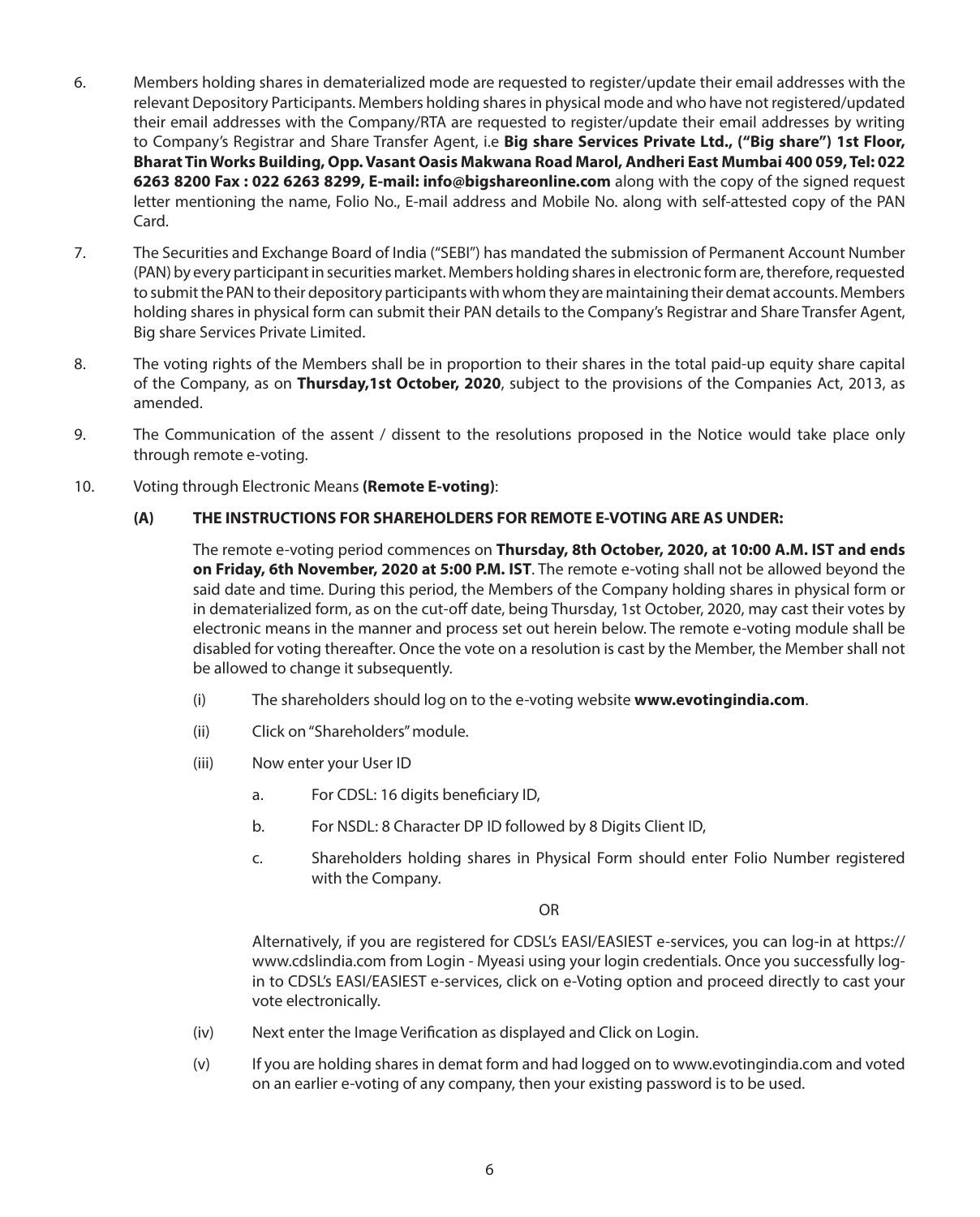(vi) If you are a first-time user follow the steps given below:

|                                                                                            | For Shareholders holding shares in Demat Form and Physical Form                                                                                                                                                                                                                   |  |  |  |  |  |  |  |
|--------------------------------------------------------------------------------------------|-----------------------------------------------------------------------------------------------------------------------------------------------------------------------------------------------------------------------------------------------------------------------------------|--|--|--|--|--|--|--|
| <b>PAN</b>                                                                                 | Enter your 10 digit alpha-numeric *PAN issued by Income Tax Department                                                                                                                                                                                                            |  |  |  |  |  |  |  |
|                                                                                            | (Applicable for both demat shareholders as well as physical shareholders).<br>Shareholders who have not updated their PAN with the Company/<br>Depository Participant are requested to use the sequence number<br>indicated in the PAN field which will be communicated by email. |  |  |  |  |  |  |  |
| Dividend Bank   Enter the Dividend Bank Details or Date of Birth (in dd/mm/yyyy format) as |                                                                                                                                                                                                                                                                                   |  |  |  |  |  |  |  |
| <b>Details</b>                                                                             | recorded in your demat account or in the company records in order to login.                                                                                                                                                                                                       |  |  |  |  |  |  |  |
| <b>OR Date of</b><br>Birth (DOB)                                                           | If both the details are not recorded with the depository or company<br>please enter the member id / folio number in the Dividend Bank details                                                                                                                                     |  |  |  |  |  |  |  |
|                                                                                            | field as mentioned in instruction (iii).                                                                                                                                                                                                                                          |  |  |  |  |  |  |  |

- (vii) After entering these details appropriately, click on "SUBMIT" tab.
- (viii) Shareholders holding shares in physical form will then directly reach the Company selection screen. However, shareholders holding shares in demat form will now reach 'Password Creation' menu wherein they are required to mandatorily enter their login password in the new password field.
- (ix) Kindly note that this password is to be also used by the demat holders for voting for resolutions of any other company on which they are eligible to vote, provided that company opts for e-voting through CDSL platform. It is strongly recommended not to share your password with any other person and take utmost care to keep your password confidential.
- (x) For shareholders holding shares in physical form, the details can be used only for e-voting on the resolutions contained in this Notice.
- (xi) Click on the EVSN of Ganesh Benzoplast Limited, on which you choose to vote.
- (xii) On the voting page, you will see "RESOLUTION DESCRIPTION" and against the same the option "YES/NO" for voting. Select the option YES or NO as desired. The option YES implies that you assent to the Resolution and option NO implies that you dissent to the Resolution.
- (xiii) Click on the "RESOLUTIONS FILE LINK" if you wish to view the entire Resolution details.
- (xiv) After selecting the resolution you have decided to vote on, click on "SUBMIT". A confirmation box will be displayed. If you wish to confirm your vote, click on "OK", else to change your vote, click on "CANCEL" and accordingly modify your vote.
- (xv) Once you "CONFIRM" your vote on the resolution, you will not be allowed to modify your vote.
- (xvi) You can also take a print of the votes cast by clicking on "Click here to print" option on the Voting page.
- (xvii) If a demat account holder has forgotten the login password then Enter the User ID and the image verification code and click on Forgot Password & enter the details as prompted by the system.
- (xviii) Shareholders can also cast their vote using CDSL's mobile app "m-Voting". The m-Voting app can be downloaded from respective Store. Please follow the instructions as prompted by the mobile app while Remote Voting on your mobile.
- (xix) Note for Non Individual Shareholders and Custodians
	- Non-Individual shareholders (i.e. other than Individuals, HUF, NRI etc.) and Custodians are required to log on to **www.evotingindia.com** and register themselves in the "Corporates" module.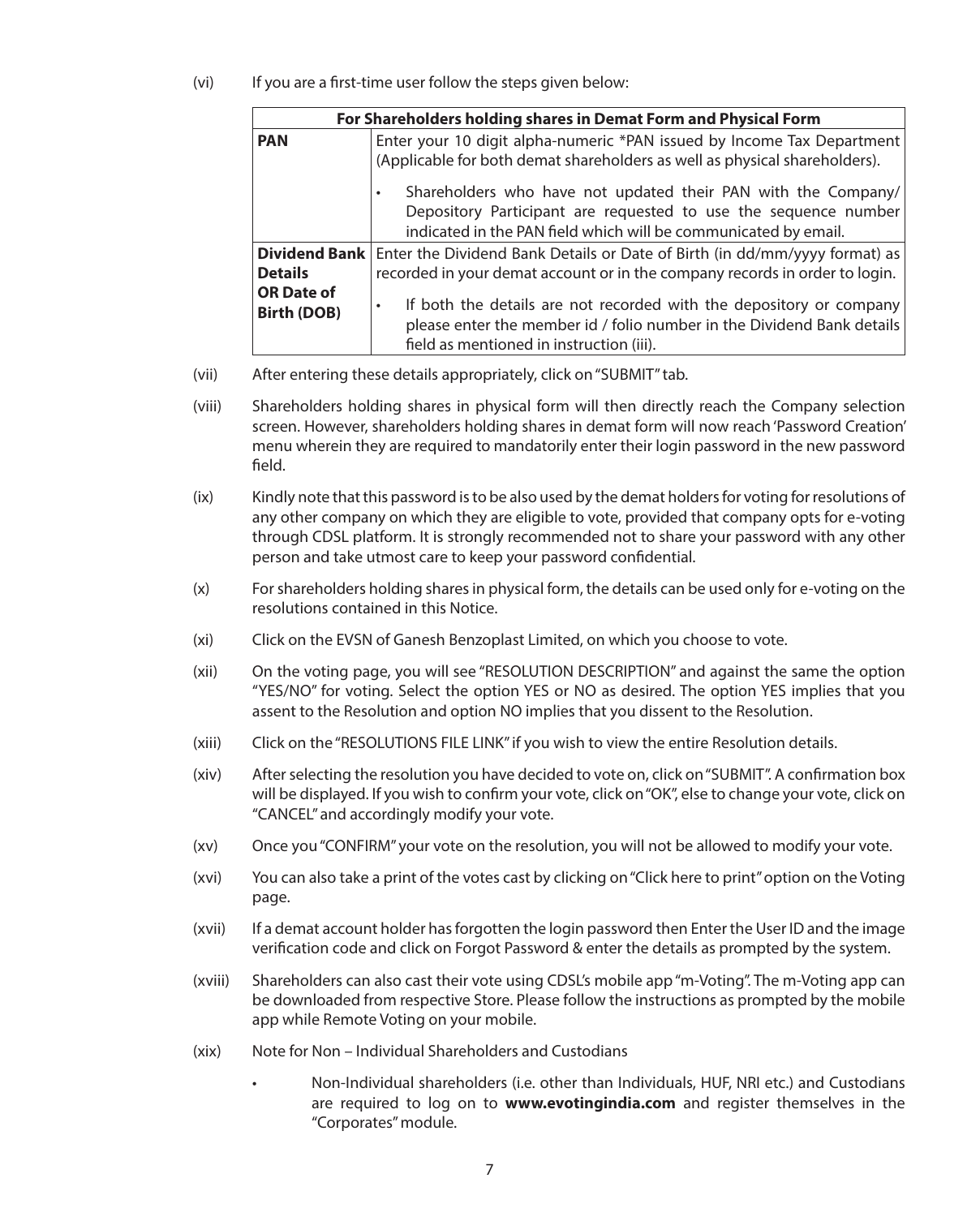- A scanned copy of the Registration Form bearing the stamp and sign of the entity should be emailed to **helpdesk.evoting@cdslindia.com**.
- After receiving the login details a Compliance User should be created using the admin login and password. The Compliance User would be able to link the account(s) for which they wish to vote on.
- • The list of accounts linked in the login should be mailed to **helpdesk.evoting@ cdslindia.com** and on approval of the accounts they would be able to cast their vote.
- • A scanned copy of the Board Resolution and Power of Attorney (POA) which they have issued in favor of the Custodian, if any, should be uploaded in PDF format in the system for the scrutinizer to verify the same.
- Alternatively Non Individual shareholders are required to send the relevant Board Resolution/ Authority letter etc. together with attested specimen signature of the duly authorized signatory who are authorized to vote, to the Scrutinizer and to the Company at the email address viz; investors@gblinfra.com (designated email address by company) if they have voted from individual tab & not uploaded same in the CDSL e-voting system for the scrutinizer to verify the same.

## **(B) PROCESS FOR THOSE SHAREHOLDERS WHOSE EMAIL ADDRESSES ARE NOT REGISTERED WITH THE DEPOSITORIES FOR OBTAINING LOGIN CREDENTIALS FOR E-VOTING FOR THE RESOLUTIONS PROPOSED IN THIS NOTICE:**

- (i) For Physical shareholders- Please send a request letter mentioning therein Name of Shareholder, Folio No., Mobile No. and Email ID along with self-attested copy of PAN Card by email to Company at **investors@gblinfra.com** or to Company's RTA Big share Services Private Limited at **info@bigshareonline.com**.
- (ii) For Demat shareholders please provide Demat account details (CDSL-16 digit beneficiary ID or NSDL-16 digit DPID + CLID), Name, client master or copy of Consolidated Account statement, and self-attested scanned copy of PAN card by email to Company at **investors@gblinfra.com** to Company's RTA Big share Services Private Limited at **info@bigshareonline.com**.
- 11. In case you have any queries or issues regarding remote e-voting, you may refer the Frequently Asked Questions ("FAQs") and e-voting manual available at **www.evotingindia.com** under help section or write an email to **helpdesk.evoting@cdslindia.com** or grievances may be addressed to Mr. Rakesh Dalvi, Manager, CDSL, A Wing, 25th Floor, Marathon Futurex, Mafatlal Mill Compounds, N M Joshi Marg, Lower Parel (East), Mumbai - 400013 or send an email at **helpdesk.evoting@cdslindia.com or call on 022- 23058542/43**. Alternatively, any queries or issues or grievances of the Members of the company connected with the electronic voting can be also addressed to the Company by email at **investors@gblinfra.com** /Company' s Registrar and Share Transfer Agent, Big share Services Private Limited at the email ID **info@bigshareonline.com**.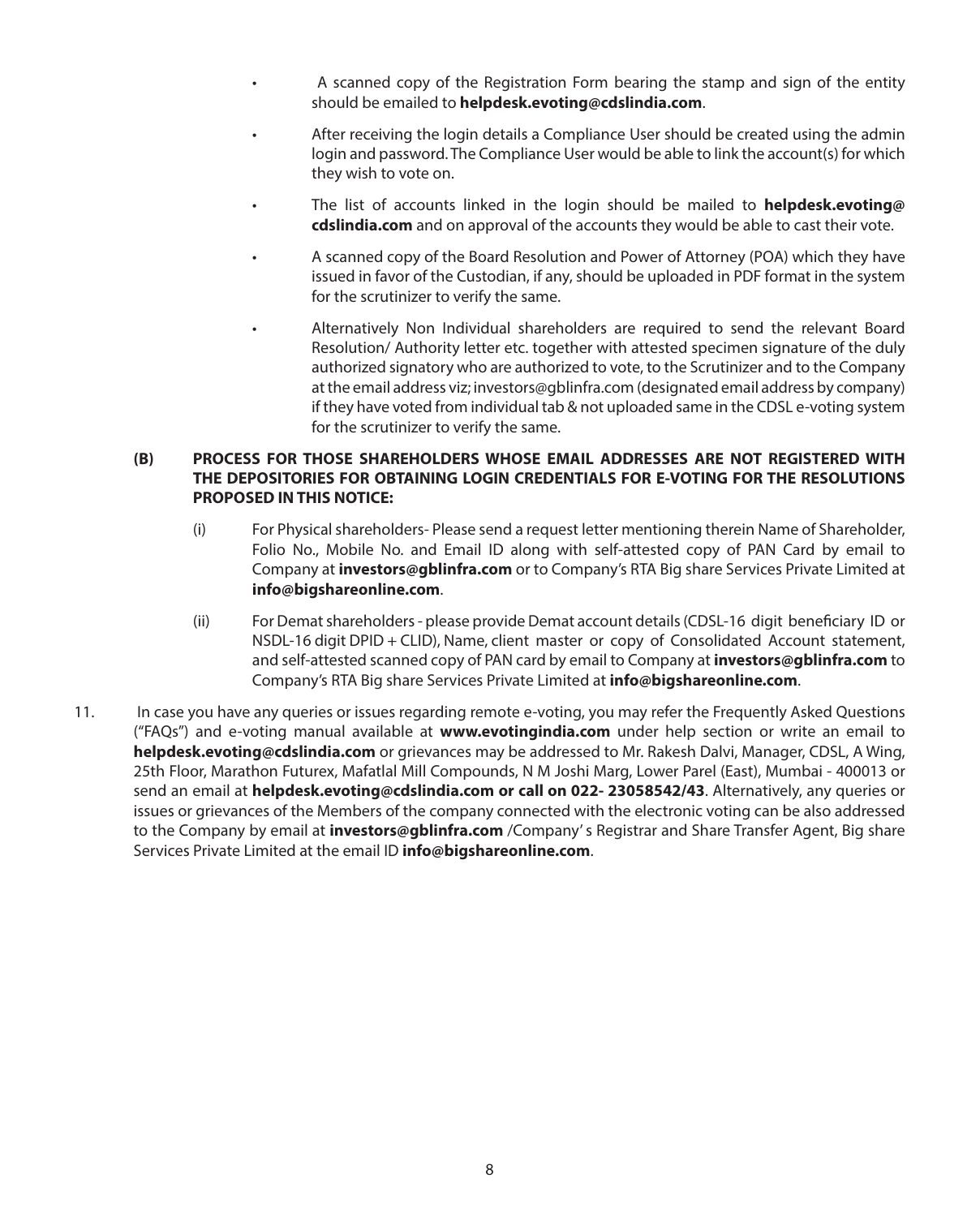## **EXPLANATORY STATEMENT PURSUANT TO SECTION 102(1) OF THE COMPANIES ACT, 2013 FORMING PART OF THE NOTICE**

## **ITEM No. 1**

The board of directors of the Company ("Board") in their meeting held on Wednesday, 7th October, 2020 subject to necessary approval(s), have approved the proposal for acquisition of 1,50,72,600 Equity shares of face value of Rs. 10/- of Stolt Rail Logistic Systems Limited at a price of Rs. 43.50p (Rupees Forty-Three and Fifty Paise only) per share aggregating to Rs. 65,56,58,100/- (Rupees Sixty-Five Crores Fifty-Six Lacs Fifty-Eight Thousand One Hundred only) by issuing and allotting, on a preferential basis, 1,05,75,128 equity shares ('Equity Shares') of face value Re. 1/- at a price of Rs. 62/- (Rupees Sixty-Two only) per equity share including a premium of Rs. 61/- (Rupees Sixty-One only) aggregating to Rs. 65,56,57,936/-, (Rupees Sixty-Five Crores Fifty-Six Lacs Fifty-Seven Thousand Nine Hundred Thirty-Six Only).

In order to conserve the cash resources of the Company for further expansion and future business purposes, the Management decided to issue equity shares of Ganesh Benzoplast Limited as consideration for the acquisition of shares of Stolt Rail Logistic Systems Limited to the selling shareholders of Stolt Rail Logistic Systems Limited.

As per section 188 of Companies Act, 2013 read with Regulation 23 of SEBI (Listing Obligations and Disclosures Requirements) Regulations, 2015, this acquisition shall be classified as a material related party transaction accordingly, approval of shareholders by way of ordinary resolution shall be required.

Considering the related party transaction and out of good corporate governance,the Board of Directors recommends the **Special Resolution as set out in Item No. 1** in the accompanying notice for your approval.

In terms of Section 102 of the Act, Mr. Rishi Pilani, Managing Director and Promoter of the Company will be deemed to be interested in passing of the said Resolution. Further, Mr. Ramesh Pilani, Mr. Ramakant Pilani KMPs and Mr. Raunak Pilani, Director being relatives of Mr. Rishi Pilani will be deemed to be interested in the proposed resolution along with the Whole Promoter and Promoter group. Accordingly, in terms of the provisions of the Listing Regulations, Promoter and Promoter group of GBL shall not vote on the aforesaid resolution.

None of the other Directors or Key Managerial Personnel of the Company or their respective relatives, other than the persons mentioned above, are in any way, concerned or interested, financially or otherwise, in the resolution as set out at Item No. 1 of this Notice except to the extent of their shareholding in the Company, if any.

#### **ITEM No 2**

The board of directors of the Company ("Board") in their meeting held on Wednesday, 7th October, 2020 subject to necessary approval(s), have approved the proposal for issue and allotment on a preferential basis, 1,05,75,128 equity shares ('Equity Shares') of face value Re. 1/- each at a price of Rs. 62/- (Rupees Sixty-Two only) per equity share including a premium of Rs. 61/- (Rupees Sixty-One only) aggregating to Rs. 65,56,57,936/-, (Rupees Sixty-Five Crores Fifty-Six Lacs Fifty-Seven Thousand Nine Hundred Thirty-Six Only) each in lieu of acquisition of 1,50,72,600 of face value of Rs. 10/- of Stolt Rail Logistic Systems Limited at a price of Rs. 43.50p (Rupees Forty-Three and Fifty Paise only) per share aggregating to Rs. 65,56,58,100/- (Rupees Sixty-Five Crores Fifty-Six Lacs Fifty-Eight Thousand One Hundred only).

In terms of Section 62(1)(c) read with Section 42 of the Companies Act, 2013 and Rules made thereunder (the 'Act'), and in accordance with the provisions of Chapter V "Preferential Issue" of the Securities and Exchange Board of India (Issue of Capital and Disclosure Requirements) Regulations, 2018 (the "ICDR Regulations") as amended, and on the terms and conditions and formalities as stipulated in the Act and the ICDR Regulations, the Preferential Issue requires approval of the Members by way of a special resolution. The Board therefore, seeks approval of the Members as set out in the notice, by way of a special resolution.

The proposed issue of Equity Shares of the Company on a preferential basis for consideration other than cash is governed by the provisions of the Securities and Exchange Board of India (Issue of Capital and Disclosure Requirements) Regulations, 2018 ("ICDR Regulations") (as amended from time to time). The issue price of Rs. 62/- per Share (Face Value of Re 1/- and Premium of Rs. 61/- per share) has been determined on basis of **Relevant Date i.e. 7th October, 2020**, in accordance to the ICDR Regulations. The Equity Shares to be issued and allotted pursuant to the Special Resolution shall be subject to lock in as stipulated under the ICDR Regulations.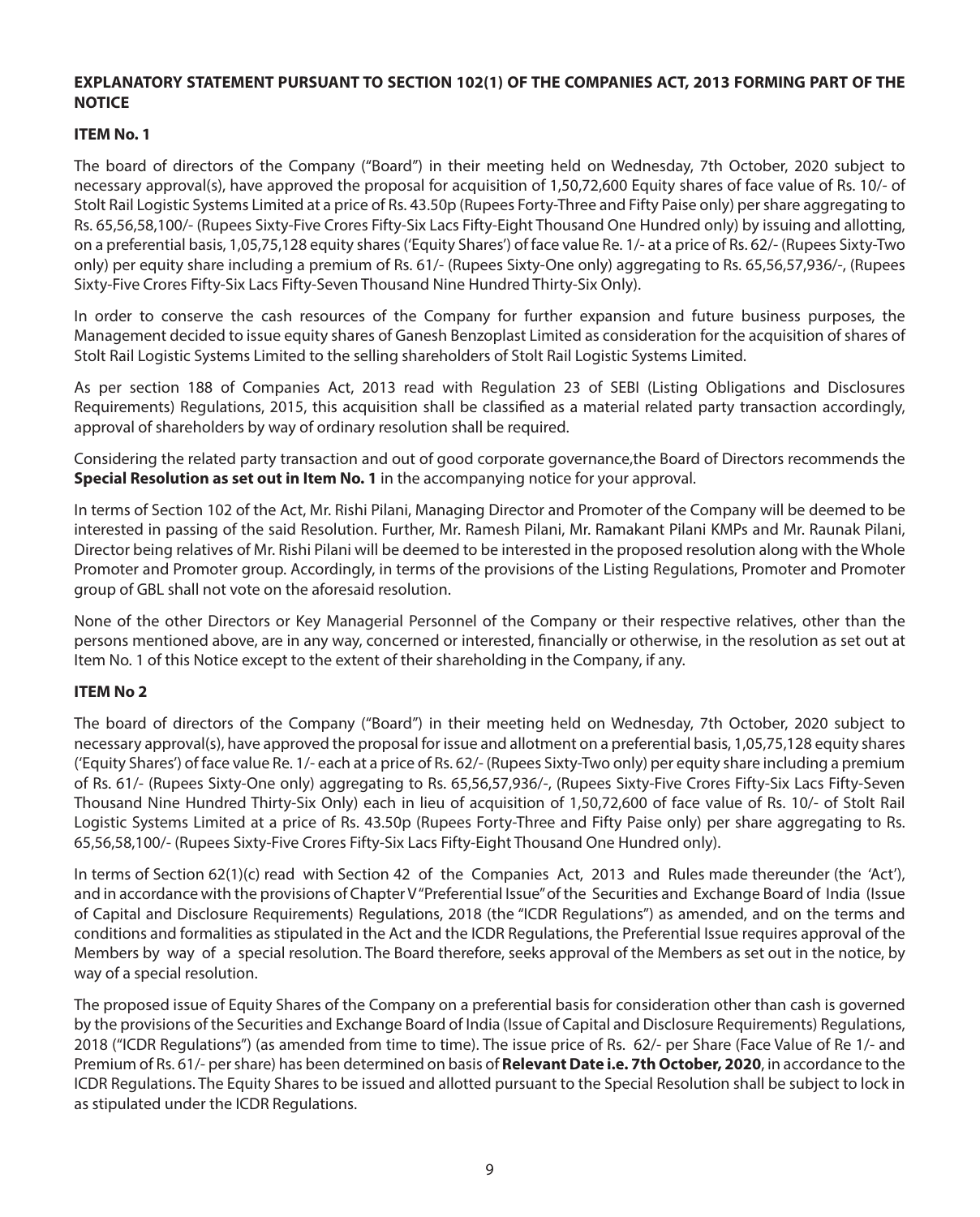As required in terms of Regulations 163 of Chapter V of ICDR Regulations and the provisions of Section 62 of the Companies Act, 2013 ("the Act") read with Rule 13(2) of the Companies (Share Capital and Debentures) Rules, 2014 and Rule 14 of the Companies (Prospectus and Allotment of Securities) Rules, 2014 (as amended from time to time), the disclosures in connection with the aforesaid issue of Equity Shares are as follows:

| i.  | The objects of the issue                                                                                    | To acquire shares of Stolt Rail Logistic Systems Limited                                                                                                                                                                                                                                                                                                                                                                                                                                                                                                                                                                                          |  |  |  |  |
|-----|-------------------------------------------------------------------------------------------------------------|---------------------------------------------------------------------------------------------------------------------------------------------------------------------------------------------------------------------------------------------------------------------------------------------------------------------------------------------------------------------------------------------------------------------------------------------------------------------------------------------------------------------------------------------------------------------------------------------------------------------------------------------------|--|--|--|--|
| ii. | The total number of shares or<br>other securities to be issued                                              | 1,05,75,128 equity shares of Re 1/- each at a price of Rs. 62/- (Rupees Sixty-Two only)<br>per equity share including a premium of Rs. 61/- (Rupees Sixty-One only) aggregating<br>to Rs. 65,56,57,936/-, (Rupees Sixty-Five Crores Fifty-Six Lacs Fifty-Seven Thousand<br>Nine Hundred Thirty-Six Only)                                                                                                                                                                                                                                                                                                                                          |  |  |  |  |
|     | iii. The price or price band<br>at which the allotment is<br>proposed                                       | The issue price of equity share is fixed at Rs. 62/- per Share which consists of face value<br>of Re 1/- and premium of Rs. 61/- per Share, as determined in accordance with terms<br>of Regulation 164 of the SEBI (ICDR) Regulations                                                                                                                                                                                                                                                                                                                                                                                                            |  |  |  |  |
| İV. | Basis on which the price has<br>been arrived at                                                             | The equity shares of Company are listed on BSE Limited and are frequently traded in<br>accordance with the ICDR Regulations.                                                                                                                                                                                                                                                                                                                                                                                                                                                                                                                      |  |  |  |  |
|     |                                                                                                             | In terms of the applicable provisions of ICDR Regulations the price at which equity<br>shares shall be allotted shall not be less than higher of the following:                                                                                                                                                                                                                                                                                                                                                                                                                                                                                   |  |  |  |  |
|     |                                                                                                             | (a) Average of the weekly high and low of the volume weighted average price of the<br>equity shares of the Company quoted on the Stock Exchange, during the Twenty<br>Six (26) weeks preceding the Relevant Date; or                                                                                                                                                                                                                                                                                                                                                                                                                              |  |  |  |  |
|     |                                                                                                             | (b) Average of the weekly high and low of the volume weighted average price of the<br>equity shares of the Company quoted on the Stock Exchange, during the Two (2)<br>weeks preceding the Relevant Date.                                                                                                                                                                                                                                                                                                                                                                                                                                         |  |  |  |  |
|     |                                                                                                             | The higher minimum issue price arrived at after calculating in the aforesaid manner<br>has been considered as minimum issue price for the issue of Equity Shares                                                                                                                                                                                                                                                                                                                                                                                                                                                                                  |  |  |  |  |
| V.  | The relevant date on the<br>basis of which price has been<br>arrived at                                     | In accordance with the provisions of ICDR Regulations, the "Relevant Date" for the<br>purpose of determination of the price of the equity shares shall be 7th October, 2020<br>i.e. the date 30 days prior to the date on which the shareholders' resolution is deemed<br>to be passed i.e. Friday, 6th November, 2020, the last date of remote electronic<br>voting.                                                                                                                                                                                                                                                                             |  |  |  |  |
|     | vi. The class or classes of persons<br>to whom the allotment is<br>proposed to be made                      | The allotment is proposed to be made to the Proposed Allottees as mentioned at<br>point no. ix below.                                                                                                                                                                                                                                                                                                                                                                                                                                                                                                                                             |  |  |  |  |
|     | vii. Intention<br>of<br>Promoters,<br>directors or key managerial<br>personnel to subscribe to the<br>offer | The Promoters and Promoter group of GBL who are selling shareholders of Stolt Rail<br>Logistic Systems Limited (36.52%) shall be issued 44,64,080 equity shares of Ganesh<br>Benzoplast Limited, as part of this preferential issue.                                                                                                                                                                                                                                                                                                                                                                                                              |  |  |  |  |
|     | viii. The proposed time within<br>which the allotment shall be<br>completed                                 | Under Regulation 170 of the ICDR Regulations, Preferential Allotment of the Equity<br>Shares is required to be completed within a period of 15 (fifteen) days from the date<br>of passing of the special resolution of the shareholders of the Company or within<br>the statutory time limits prescribed by the regulatory authorities subject to all the<br>necessary approvals being in place. If any approval or permissions by any regulatory or<br>statutory authority or the Central Government for allotment is pending, the period of<br>15 (fifteen) days shall commence from the date of such approval or permission being<br>obtained. |  |  |  |  |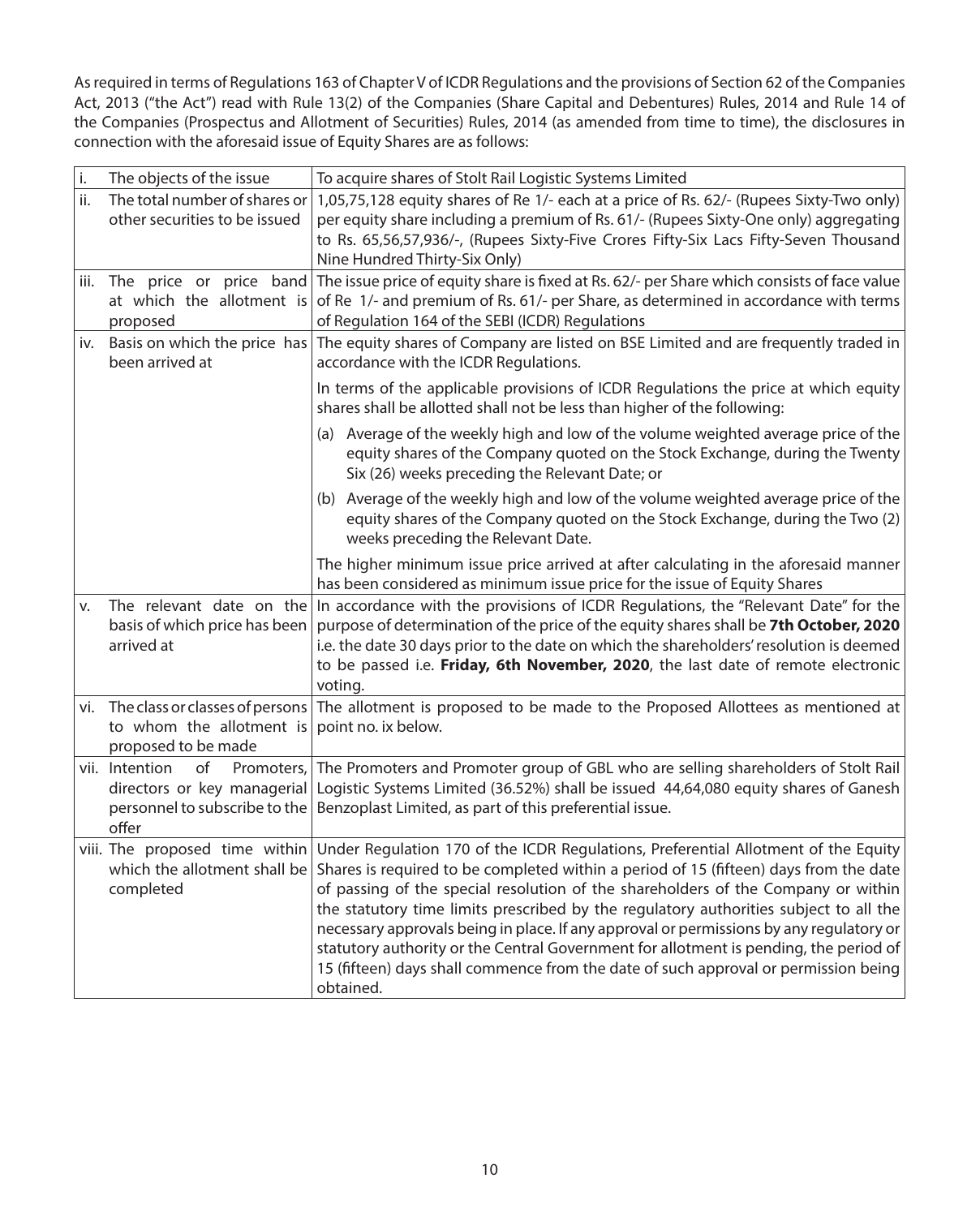| ix.                                                                 | The names of the proposed<br>allottees and the percentage<br>of post preferential offer<br>capital that may be held by                 | SI.<br>No.                                                                                                                                                                                                                    | Name of the proposed<br><b>Allottees</b>                                                                                                                                                                                                                             | pre preferential offer<br>capital |                             | Post preferential offer<br><b>Shares</b><br>capital<br>issued<br>pursuant<br>to Share<br>swap |           |                             |
|---------------------------------------------------------------------|----------------------------------------------------------------------------------------------------------------------------------------|-------------------------------------------------------------------------------------------------------------------------------------------------------------------------------------------------------------------------------|----------------------------------------------------------------------------------------------------------------------------------------------------------------------------------------------------------------------------------------------------------------------|-----------------------------------|-----------------------------|-----------------------------------------------------------------------------------------------|-----------|-----------------------------|
|                                                                     | them                                                                                                                                   |                                                                                                                                                                                                                               |                                                                                                                                                                                                                                                                      | No.                               | $%$ of<br>share-<br>holding |                                                                                               | No.       | $%$ of<br>share-<br>holding |
|                                                                     |                                                                                                                                        | 1                                                                                                                                                                                                                             | Stolt-Nielsen Singapore Pte Ltd.                                                                                                                                                                                                                                     | Nil                               | Nil                         | 61,11,048                                                                                     | 61,11,048 | 9.8                         |
|                                                                     |                                                                                                                                        | 2                                                                                                                                                                                                                             | Tarang Advisory Pvt Ltd.                                                                                                                                                                                                                                             | 21,66,667                         | 4.18                        | 8,33,516                                                                                      | 30,00,183 | 4.81                        |
|                                                                     |                                                                                                                                        | 3                                                                                                                                                                                                                             | Sushila Pilani                                                                                                                                                                                                                                                       | 18,43,413                         | 3.56                        | 16,39,950                                                                                     | 34,83,363 | 5.59                        |
|                                                                     |                                                                                                                                        | 4                                                                                                                                                                                                                             | Poonam Pilani                                                                                                                                                                                                                                                        | 1,59,800                          | 0.31                        | 9,21,007                                                                                      | 10,80,807 | 1.73                        |
|                                                                     |                                                                                                                                        | 5                                                                                                                                                                                                                             | Rishi Pilani                                                                                                                                                                                                                                                         | 8,75,604                          | 1.69                        | 7,17,399                                                                                      | 15,93,003 | 2.55                        |
|                                                                     |                                                                                                                                        | 6                                                                                                                                                                                                                             | Anish K Modi                                                                                                                                                                                                                                                         | Nil                               | Nil                         | 3,50,806                                                                                      | 3,50,806  | 0.56                        |
|                                                                     |                                                                                                                                        | $\overline{7}$                                                                                                                                                                                                                | Rhea Rishi Pilani                                                                                                                                                                                                                                                    | Nil                               | Nil                         | 701                                                                                           | 701       | 0.001                       |
|                                                                     |                                                                                                                                        | 8                                                                                                                                                                                                                             | Vedansh Rishi Pilani                                                                                                                                                                                                                                                 | Nil                               | Nil                         | 701                                                                                           | 701       | 0.001                       |
|                                                                     |                                                                                                                                        |                                                                                                                                                                                                                               | *Subject to dematerialization of shares of Stolt Rail Logistic Systems Limited held by Stolt-Neilson Singapore<br>Pte Limited on or before the passing of Postal Ballot-Resolution of Ganesh Benzoplast Limited.                                                     |                                   |                             |                                                                                               |           |                             |
| X.                                                                  | Change in control, if any in<br>the Company that would<br>occur consequent to the<br>preferential offer                                | There shall be no change in management or control of the Company pursuant to the<br>preferential issue of the equity shares.                                                                                                  |                                                                                                                                                                                                                                                                      |                                   |                             |                                                                                               |           |                             |
| xi.                                                                 | allotment on preferential<br>basis have already been<br>made during the year, in<br>terms of number of securities<br>as well as price. | Number of persons to whom The Company has not made any allotments on preferential basis during the financial<br>year 2020-21.                                                                                                 |                                                                                                                                                                                                                                                                      |                                   |                             |                                                                                               |           |                             |
| proposed to be made for<br>consideration other than                 |                                                                                                                                        | xii. Justification for the allotment Ganesh Benzoplast Limited intends to acquire 86.52% stake of Stolt Rail Logistic<br>Systems Limited.<br>In order to conserve the cash resources of the Company for further expansion and |                                                                                                                                                                                                                                                                      |                                   |                             |                                                                                               |           |                             |
| cash together with valuation<br>report of the registered<br>valuer. |                                                                                                                                        |                                                                                                                                                                                                                               | future business purposes, the Management decided to issue equity shares of Ganesh<br>Benzoplast Limited as consideration for the acquisition of shares of Stolt Rail Logistic<br>Systems Limited to the selling shareholders of Stolt Rail Logistic Systems Limited. |                                   |                             |                                                                                               |           |                             |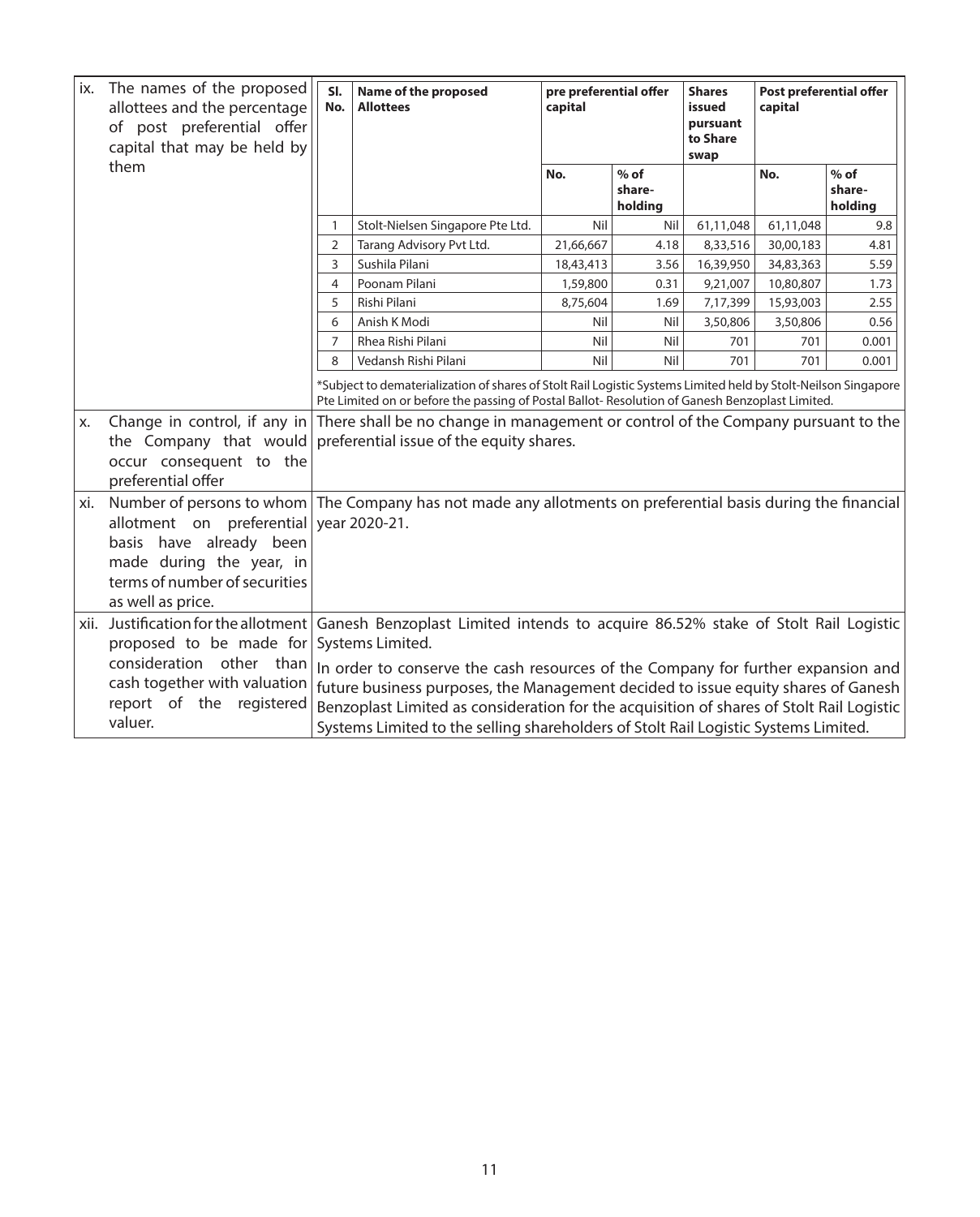|                                                                                                                                                                                                                       | xiii. The Shareholding pattern of the Company before and after the allotment of shares under the preferential offer |              |                                         |                   |                                                       |                                                                                     |                                                                |  |
|-----------------------------------------------------------------------------------------------------------------------------------------------------------------------------------------------------------------------|---------------------------------------------------------------------------------------------------------------------|--------------|-----------------------------------------|-------------------|-------------------------------------------------------|-------------------------------------------------------------------------------------|----------------------------------------------------------------|--|
| Sr No                                                                                                                                                                                                                 | Category                                                                                                            |              | Pre-issue*                              |                   |                                                       | Post-Issue                                                                          |                                                                |  |
|                                                                                                                                                                                                                       |                                                                                                                     |              | No of Share                             | % of shareholding |                                                       | No of Share                                                                         | % of shareholding                                              |  |
| Promoters' holding<br>Α                                                                                                                                                                                               |                                                                                                                     |              |                                         |                   |                                                       |                                                                                     |                                                                |  |
| 1.<br>Indian:                                                                                                                                                                                                         |                                                                                                                     |              |                                         |                   |                                                       |                                                                                     |                                                                |  |
|                                                                                                                                                                                                                       | Individual                                                                                                          |              | 47,46,631                               |                   | 9.17                                                  | 83,77,195                                                                           | 13.43                                                          |  |
|                                                                                                                                                                                                                       | <b>Bodies Corporate</b>                                                                                             |              | 1,76,91,768                             |                   | 34.16                                                 | 1,85,25,284                                                                         | 29.71                                                          |  |
|                                                                                                                                                                                                                       | <b>Sub-Total</b>                                                                                                    |              | 2,24,38,399                             |                   | 43.33                                                 | 2,69,02,479                                                                         | 43.14                                                          |  |
| 2.                                                                                                                                                                                                                    | <b>Foreign Promoters</b>                                                                                            |              |                                         |                   |                                                       |                                                                                     |                                                                |  |
|                                                                                                                                                                                                                       | Total (A)                                                                                                           |              | 2,24,38,399                             |                   | 43.33                                                 | 2,69,02,479                                                                         | 43.14                                                          |  |
| B                                                                                                                                                                                                                     | Non Promoters' holding                                                                                              |              |                                         |                   |                                                       |                                                                                     |                                                                |  |
| $\overline{1}$ .                                                                                                                                                                                                      | Institutions:                                                                                                       |              |                                         |                   |                                                       |                                                                                     |                                                                |  |
|                                                                                                                                                                                                                       | Foreign Portfolio Investors                                                                                         |              | 1,45,813                                |                   | 0.28                                                  | 1,45,813                                                                            | 0.23                                                           |  |
|                                                                                                                                                                                                                       | Financial Institutions/Banks                                                                                        |              | 88,300                                  |                   | 0.17                                                  | 88,300                                                                              | 0.14                                                           |  |
|                                                                                                                                                                                                                       | Sub Total (B1)                                                                                                      |              | 2,34,113                                |                   | 0.45                                                  | 2,34,113                                                                            | 0.37                                                           |  |
| 2.                                                                                                                                                                                                                    | Non Institution:                                                                                                    |              |                                         |                   |                                                       |                                                                                     |                                                                |  |
|                                                                                                                                                                                                                       | <b>Bodies Corporate</b>                                                                                             |              | 19,88,390                               |                   | 3.83                                                  | 80,99,438                                                                           | 12.99                                                          |  |
|                                                                                                                                                                                                                       | <b>Directors and Relatives</b>                                                                                      |              | 4300                                    |                   | 0.01                                                  | 4300                                                                                | 0.01                                                           |  |
|                                                                                                                                                                                                                       | Public                                                                                                              |              | 2,39,09,776                             |                   | 46.17                                                 | 2,39,09,776                                                                         | 46.17                                                          |  |
|                                                                                                                                                                                                                       | <b>Clearing Members</b>                                                                                             |              | 1,98,275                                |                   | 0.38                                                  | 1,98,275                                                                            | 0.38                                                           |  |
|                                                                                                                                                                                                                       | NBFCs registered with RBI                                                                                           |              | 100                                     |                   | $\Omega$                                              | 100                                                                                 | $\Omega$                                                       |  |
|                                                                                                                                                                                                                       | Non Resident Indians (Repat &<br>Non-Repat)                                                                         |              | 13,07,657                               |                   | 2.54                                                  | 13,07,657                                                                           | 2.54                                                           |  |
|                                                                                                                                                                                                                       | <b>Trusts</b>                                                                                                       |              | 1100                                    |                   | 0.002                                                 | 1100                                                                                | 0.002                                                          |  |
|                                                                                                                                                                                                                       | Hindu Undivided Family                                                                                              |              | 17,02,183                               |                   | 3.29                                                  | 17,02,183                                                                           | 3.29                                                           |  |
| Sub Total (B2)<br>Total B $(B1 + B2)$                                                                                                                                                                                 |                                                                                                                     |              | 2,91,11,781                             |                   | 56.22                                                 | 3,52,22,829                                                                         | 56.49                                                          |  |
|                                                                                                                                                                                                                       |                                                                                                                     |              | 2,93,45,894                             |                   | 56.67                                                 | 3,54,56,942                                                                         | 56.86                                                          |  |
|                                                                                                                                                                                                                       | <b>Grand Total(A+B)</b>                                                                                             |              | 5, 17, 84, 293                          |                   | 100                                                   | 6,23,59,421                                                                         | 100                                                            |  |
| *Note:-The above shareholding pattern has been prepared on the basis of the latest shareholding pattern for the quarter<br>ended September 30, 2020.                                                                  |                                                                                                                     |              |                                         |                   |                                                       |                                                                                     |                                                                |  |
| The Equity Shares issued pursuant to this Preferential Allotment to the Proposed<br>xiv. Lock-In Period<br>Allottees shall be locked-in as per Regulation 167 and other applicable provisions of<br>ICDR Regulations. |                                                                                                                     |              |                                         |                   |                                                       |                                                                                     |                                                                |  |
| xv. The identity of the natural<br>who<br>persons<br>are<br>the<br>ultimate beneficial owners<br>of<br>the shares                                                                                                     |                                                                                                                     | Sr.<br>No.   | Name of the Proposed<br><b>Allottee</b> | Category          | <b>Ultimate</b><br><b>Beneficial</b><br><b>Owners</b> | <b>Percentage of</b><br>post-Preferential<br><b>Allotment</b><br>capital to be held | Change in<br>control                                           |  |
| to<br>who<br>the                                                                                                                                                                                                      | proposed<br>be<br>allotted<br>and/or<br>ultimately<br>control<br>proposed<br>allottees,                             | $\mathbf{1}$ | Stolt-Nielsen Singapore<br>Pte Ltd.*    | Public            | Stolt-Nielsen<br>Limited is the<br>holding<br>company |                                                                                     | The proposed<br>9.80<br>Preferential<br>Allotment<br>would not |  |

2 Tarang Advisory Pvt Ltd. Promoter Mr. Anish Modi

3 Sushila Pilani Promoter Not Applicable 5.59 4 Poonam Pilani Promoter Not Applicable 1.73 5 | Rishi Pilani | Promoter | Not Applicable | 2.55 6 Anish K Modi Promoter Not Applicable 0.56 7 Rhea Rishi Pilani Promoter Not Applicable 0.001 8 | Vedansh Rishi Pilani | Promoter | Not Applicable | 0.001 \*Subject to dematerialization of shares of Stolt Rail Logistic Systems Limited held by Stolt-Neilson Singapore Pte Limited on or before the passing of Postal Ballot Resolution of Ganesh Benzoplast Limited

& Mrs. Sangeeta Modi

4.81  $\vert$  result in change of control of the Company.

the percentage of post preferential issue capital that may be held by them and change in control, if any, consequent to the

Preferential Issue.